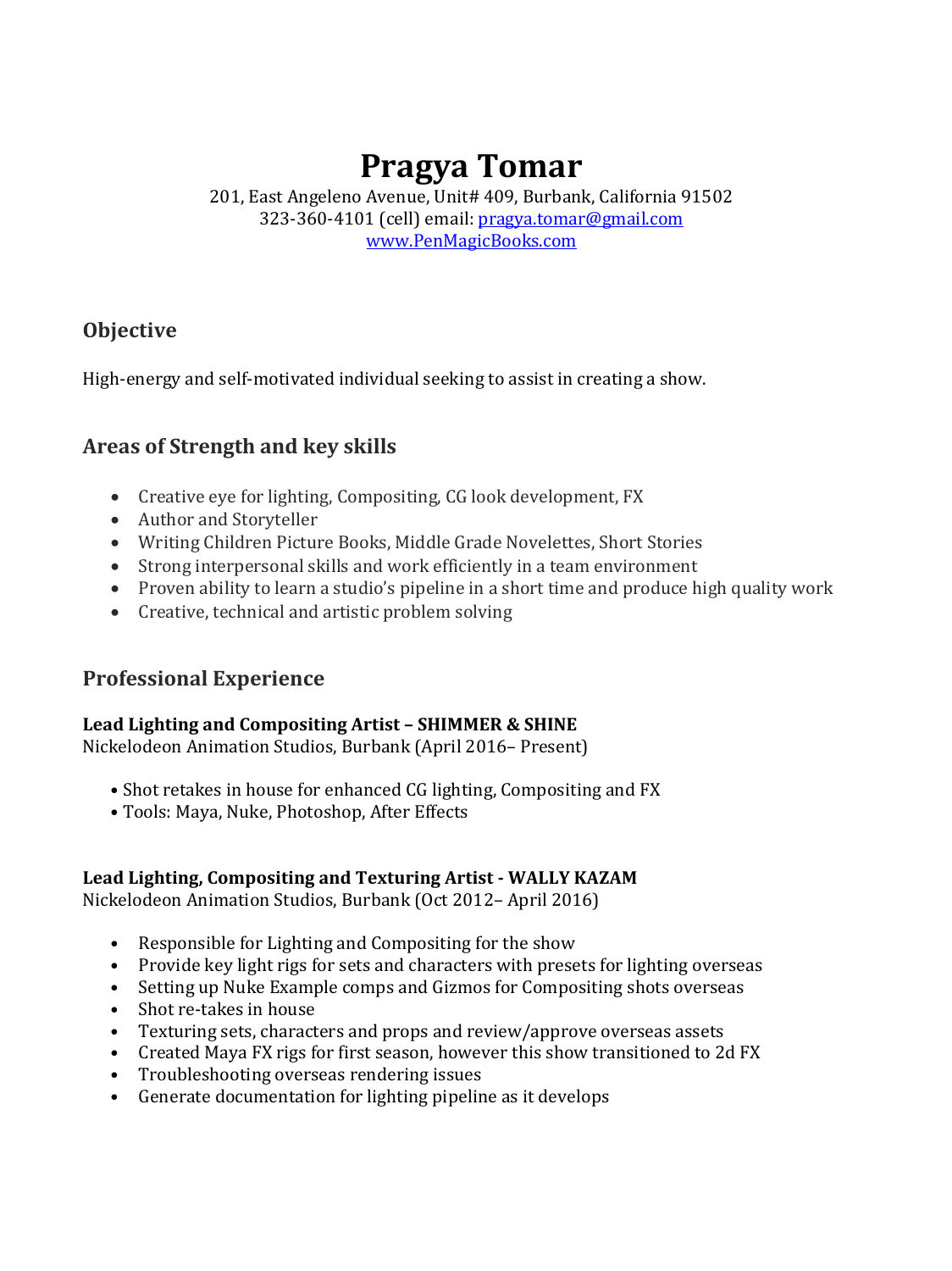#### **Adjunct Professor** –Intermediate 3d Animation Shepherd University, Los Angeles (Aug 2012-Jan 2013)

#### **Adjunct Professor** –Intermediate 3d Animation New York Film Academy, Burbank (Aug 2012-Jan 2013)

#### **Compositor, Stereo - KUNG FU PANDA**

Technicolor, Burbank (May 2011 – Sep 2011)

• Tools used: Nuke, Photoshop

### **Compositor, Stereo - STAR WARS EPISODE 1, TRANSFORMERS – 3**

Prime Focus, Hollywood (November 2010 – May 2011) • Tools used: Fusion, Nuke, Photoshop

## **Lighting and Compositing Artist - OPEN SEASON 3**

Reel FX, Dallas, TX (Jan 2010 - May 2010)

• Tools used: Maya, Mental Ray, Nuke

## **Lighting Technical Director - CLOUDY WITH A CHANCE OF MEATBALLS**

Sony Pictures Imageworks, Culver City (February 2009 - August 2009)

• Tools used: Katana, Arnold ray-tracing renderer

## **Assistant Technical Director – Lighting** - **A CHRISTMAS CAROL**

Image Mover's Digital, Novato, CA (November 2008 - February 2009)

- Lighting/Compositing & Stereoscopic Conversion
- Tools used: Maya, IMD's proprietary tool Reactor, Maya (Lighting tool), Nuke

#### **Assistant Technical Director – Lighting - BOLT**

Walt Disney Feature Animation, Burbank (March 2008 - October 2008)

- Lighting, Compositing & Stereoscopic Conversion
- Tools used: Maya, Disney proprietary Software Lumiere, Shake, Paint 3d

#### **Maya Generalist/Compositor** - **CITIES OF THE UNDERWORLD, History Channel**

- Whitney Digital Studios, Burbank (October 2007 March 2008)
- Shot setup: Modeling, Animation, Texturing, Lighting, Rendering
- Final scene layouts, work to establish and maintain cinematic style with regard to shot selection, pacing, character blocking and camera direction
- Tools used: Maya, Mental ray, After Effects, Premiere, Photoshop

#### **Maya Generalist - FRUITY PEBBLES, Commercial**

Duck Studios, Los Angeles (April 2007 - June 2007)

- Modeling, lighting, texturing & rendering
- Tools used: Maya, Photoshop and After Effects